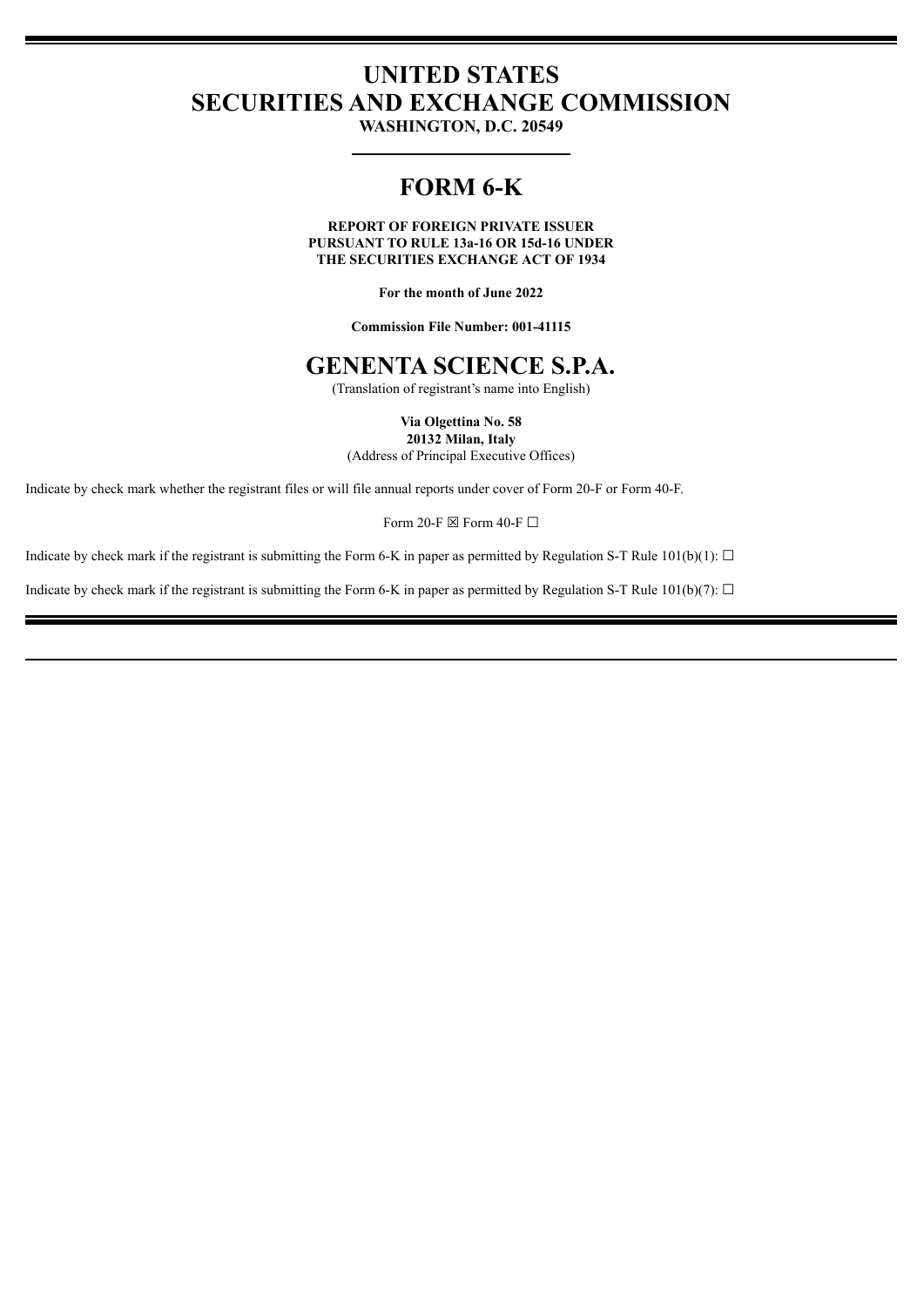### **Other Events**

On June 13, 2022, Genenta Science S.pA. held its Ordinary and Extraordinary Shareholders Meeting in virtual meeting format. At the Ordinary and Extraordinary Shareholders Meeting, the Company's shareholders: (1) approved the financial statements for the Company for the financial year ending December 31, 2021; (2) ratified the appointment of Dr. Mark A. Sirgo as a director and Chairman of the Board of Directors of the Company; and (3) approved the amendment of the Company's bylaws to provide an exclusive federal forum in the United States federal courts in New York for lawsuits relating to the United States federal securities laws.